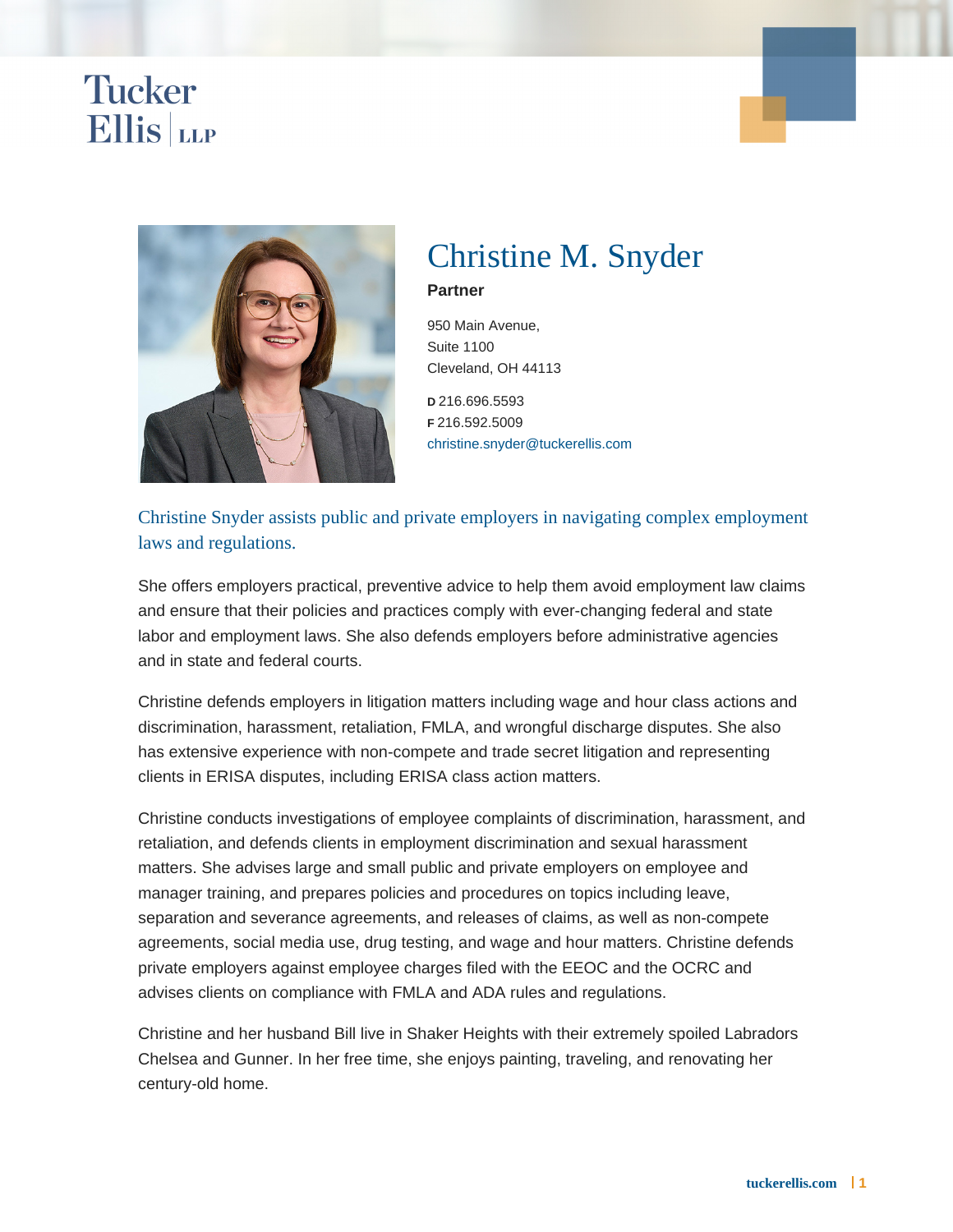## **Education**

- Case Western Reserve University School of Law (J.D., cum laude, 2010)
- University of Illinois, Springfield (M.A., 2007)
- West Virginia University (B.A., 1994)

### State Admissions

• Ohio, 2010

#### Federal Admissions

- United States District Court, Northern District of Ohio
- United States District Court, Southern District of Ohio

#### **Certifications**

• OSBA Certified Specialist in Labor and Employment Law

#### Service Areas

- [Labor & Employment](https://www.tuckerellis.com/services/labor-employment/)
- [ERISA Litigation](https://www.tuckerellis.com/services/erisa-litigation/)
- [Business Litigation](https://www.tuckerellis.com/services/business-litigation/)
- [Class Action Litigation](https://www.tuckerellis.com/services/class-action-litigation/)
- [Educational Institutions](https://www.tuckerellis.com/services/educational-institutions/)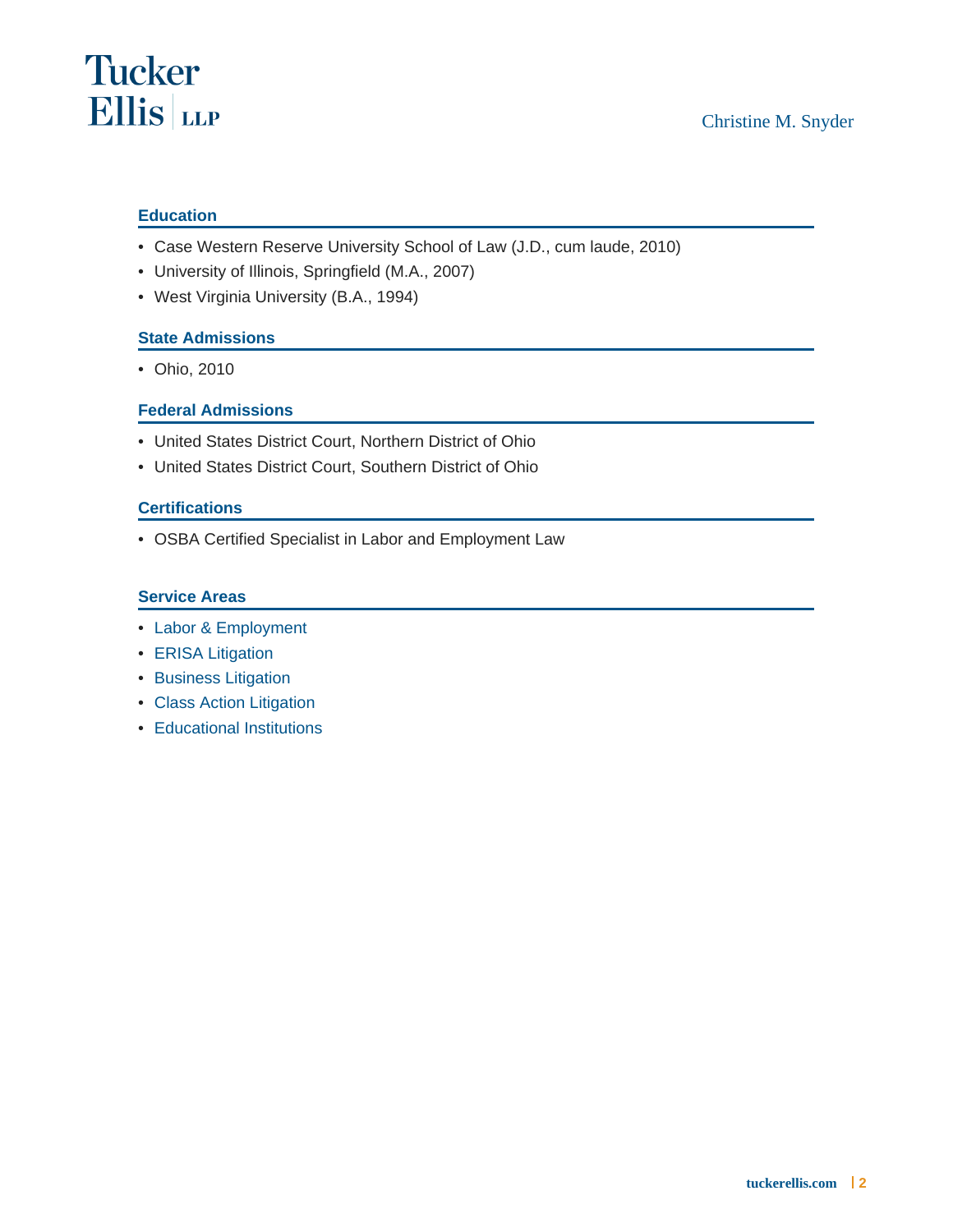# **Tucker Ellis** LLP

# **Experience**

- Defended private retail employer against claims of harassment brought by the EEOC on behalf of multiple plaintiffs and negotiated settlement of claims
- Represented commercial client in AAA arbitration proceeding and obtained a favorable decision
- Defended employers in wage and hour class action litigation matters
- Conducted audit of employer's compliance with wage and hour laws
- Conducted investigation of race discrimination and harassment by employee for large, public organization
- Defended summary judgment rulings in favor of employers before Ohio's Eighth District Court of Appeals
- Secured voluntary dismissal of plaintiff's claims of religious and age discrimination and sexual harassment
- Conducted investigation of harassment and disability discrimination complaints by several employees of private industrial employer
- Defended numerous employers in responding to charges of discrimination and retaliation before the Ohio Civil Rights Commission and the EEOC involving claims of race, gender, national origin, disability, pregnancy, and religious discrimination
- Advised private employer on compliance with FMLA and ADA requirements for employee on extended leave
- Advised large private retail employer on the drafting of a new social media policy
- Assisted employer in implementing annual discrimination and harassment training program for employees and managers
- Advised private employer on the implementation of its drug testing policy
- Defended plan sponsor of self-funded ERISA health plan in defense of ERISA breach of fiduciary duty claim regarding the coverage available to spouses
- Served as counsel in a class-action ERISA benefits and breach of fiduciary duty case regarding credits owed to plan participants in a defined benefit pension plan after business acquisition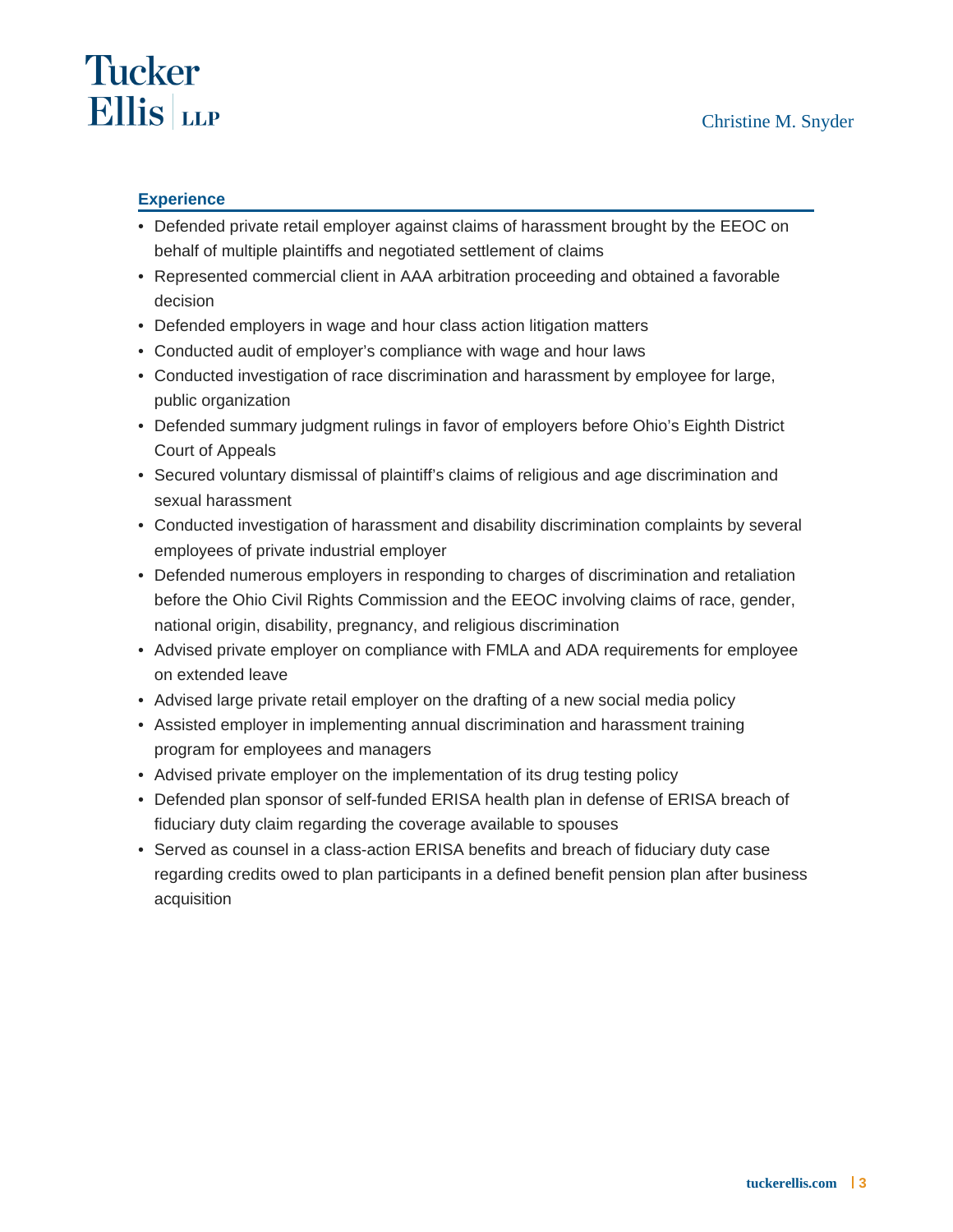# **Tucker Ellis** LLP

# **Publications & Events**

# **SPEAKING ENGAGEMENTS**

- "Top 5 Most Common Wage and Hour Mistakes and How to Fix Them," Payroll Law Series, American Payroll Association (April 2022)
- "In Full Swing: The Biden Administration Reverses Course on Trump Era Labor and Employment Law Policies," Tucker Ellis In-House Counsel Summit Webinar (October2021)
- "New Beginnings: Considerations for Post-COVID-19 Returns to Work," Advanced Labor and Employment Law Seminar, Ohio State Bar Association (May 2021)
- "Legal Perspective," Re-start Webinar, Team NEO (March 2021)
- "What Every Employment Lawyer Should Know About ERISA in a COVID-19 World," 57th Annual Midwest Labor and Employment Law Seminar (October 2020)
- "Informed Leadership Decisions for Workplace Returns," Oswald Risk Leadership and Tucker Ellis Employment Law Group Webinar (May 2020)
- "The Wide World of Sports Meets the Wide World of Employment Law," 2019 In-House Counsel Summit, Tucker Ellis LLP, Cleveland, Ohio (November 2019)
- "The Collection and Use of Biometric Data in the Workplace," Advanced Employment Law Seminar/Webcast, Ohio State Bar Association, Columbus, Ohio (May 2019)
- "The Evolution of Title VII's Protected Classes," 19th Annual Labor & Employment Law Conference, Cleveland Metropolitan Bar Association, Cleveland, Ohio (May 2019)
- "Ethical Considerations for Attorneys Participating in Investigations of Sexual Harassment Complaints," 2018 Corporate Counsel Institute, Ohio State Bar Association, Columbus, Ohio (October 2018)
- "Workplace Privacy: The Gathering Storm," Advanced Employment Law Seminar, Ohio State Bar Association, Columbus, Ohio (May 2018)
- "Frontiers in Employment Law," 18th Annual Labor & Employment Law Conference, Cleveland Metropolitan Bar Association, Cleveland, Ohio (April 2018)
- "Frontiers in Employment Law," Emerging Topics in Employment & Employee Benefits Law, Tucker Ellis LLP, Columbus, Ohio (April 2018); Cleveland, Ohio (March 2018)
- "Workplace Privacy: The Gathering Storm," 54th Annual Midwest Labor and Employment Law Seminar, Ohio State Bar Association, Columbus, Ohio (October 2017)
- "Legal Speed Dating: Employment Law," OACTA Appellate Advocacy Seminar, Columbus, Ohio (August 2017)
- "New Frontiers in Employment Law," Ohio State Bar Association webinar (May 2017)
- "Employment and Benefits Law Update: How to Avoid the Blues in 2017," Oswald Companies, Cleveland, Ohio (December 2016)
- •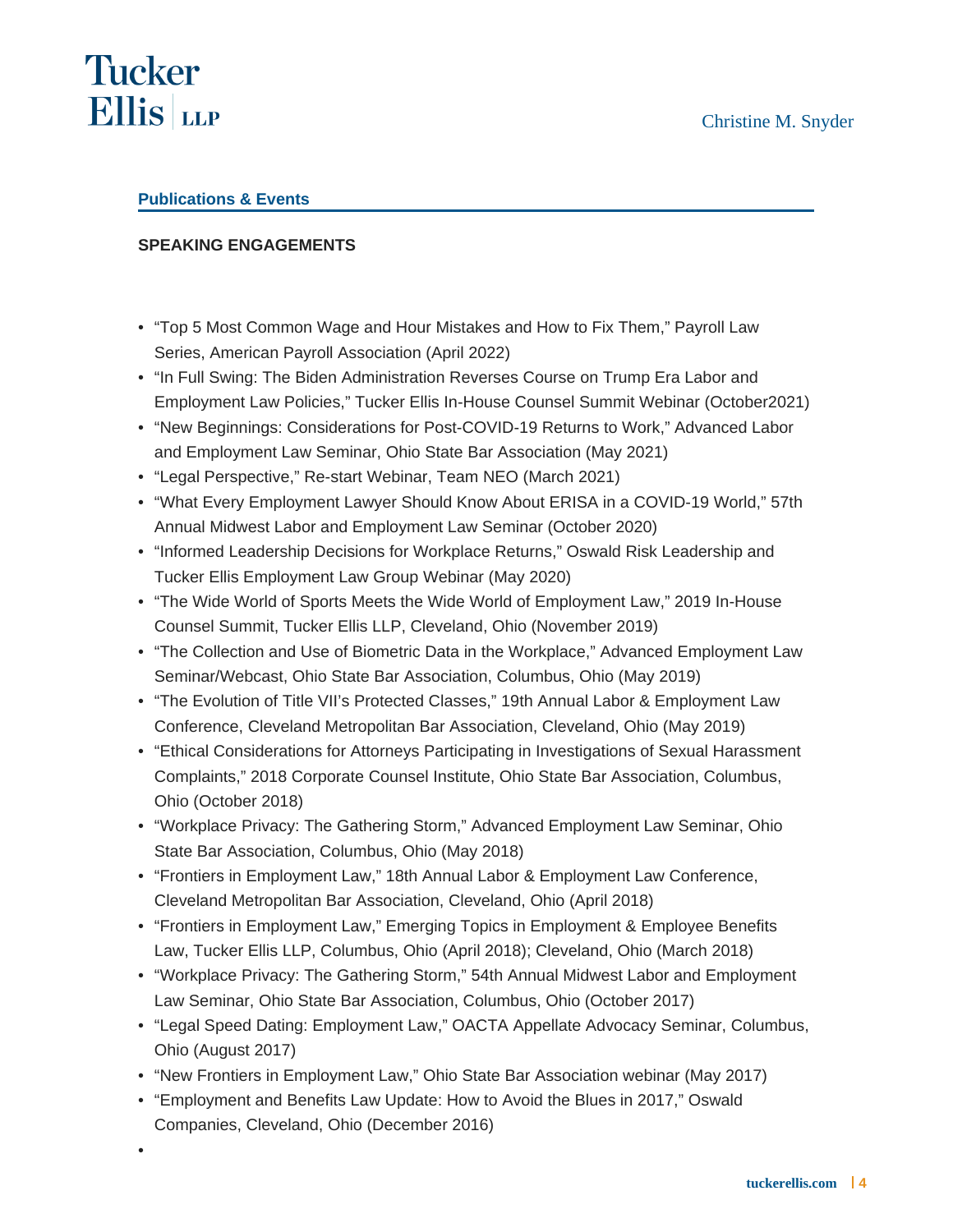"NLRA and the Non-Union Workplace: New Traps for the Unwary," Ohio State Bar Association webinar (December 2016)

- "FLSA Update: What You Need to Know About the DOL's Wage and Hour Changes," Hot Topics in Employment & Employee Benefits Law, Tucker Ellis LLP, Columbus, Ohio (November 2016)
- "What You Need to Know about the DOL's Wage and Hour Changes," Ohio State Bar Association webinar (October 2016)
- "Wage and Hour Update: The Upcoming Changes to FLSA Overtime Regulations," Hot Topics in Employment & Employee Benefits Law, Tucker Ellis LLP, Cleveland, Ohio (October 2016)
- "Implementing Your Policies: How to Effectively Train and Monitor Your Employees," Practical Tips and Tools to Deal with Cybersecurity Challenges, Tucker Ellis LLP, Cleveland, Ohio (July 2016)
- "Wage & Hour Hot Topics," 2015 In-House Counsel Summit, Tucker Ellis LLP, Cleveland, Ohio (October 2015)"
- Employment Risks: How to Protect and Train Your Employees," Tucker Ellis Privacy and Data Security Risks: Are You Prepared?, Cleveland, Ohio (July 2015)
- "Toeing the Line Without Crossing It: Preventing UPL by Litigation Paralegals," Ohio State Bar Association Convention, Sandusky, Ohio (May 2015)
- "But I cc'd Our In-house Lawyer ...: Tips for Preserving Privileged Communications," Ohio Professional Conduct Program, Tucker Ellis LLP, Cleveland, Ohio (December 2014)

## PUBLICATIONS

- "[ERISA Preemption,](/webfiles/ERISA_Preemption_Stitt_Snyder_Sanders.pdf)" Executive & Director Compensation Reference Guide, Bloomberg Law (2020)
- "Off We Go Into the Wild Intergalactic Yonder Defense Department Submits Proposal for ['Space Force'](http://www.tuckerellis.com/webfiles/Space Force_Northman and Snyder_April 2019.pdf)," Westlaw Journal – Government Contract (April 2019)
- "[New Era of Falling Space Debris, Old Treaties on Liability,](http://www.tuckerellis.com/webfiles/New Era Of Falling Space Debris Old Treaties On Liability.pdf)" Law360 (May 2018)
- "[Talking Politics at Work: What Employers Should Know This Election Season](http://www.tuckerellis.com/userfiles/file/Talking Politics at Work_Simmons_Snyder_May 2016.pdf)," Cleveland Metropolitan Bar Journal (May 2016)
- "[The Greatest Cybersecurity Risk Comes From Within](http://www.tuckerellis.com/userfiles/file/The Greatest Cybersecurity Risk Comes From Within_Caresani and Snyder_September 2015.pdf)," Law360 (September 2015)
- "[Women's Affinity Groups: Beneficial Forums or Danger Zones?](/userfiles/file/Women) ", Cleveland Metropolitan Bar Journal (April 2014)
- "Reversing the Tide: Restoring First Amendment Ideals in America's Schools Through [Legislative Protections for Journalism Students and Advisors](/userfiles/file/Reversing the Tide_BYU_Snyder_2014.pdf)," Brigham Young University Education and Law Journal, 2014 BYU Educ. & L.J. 71 (2014)
- "Perfect Pitch: How U.S. Sports Financing and Recruiting Models Can Restore Harmony [between FIFA and the EU](http://law.case.edu/journals/JIL/Documents/JIL 42 No. 1 and 2 Snyder Article.pdf)," Case Western Reserve University Journal of International Law , 42 CASE W. RES. J. INT'L L. 499 (2009)